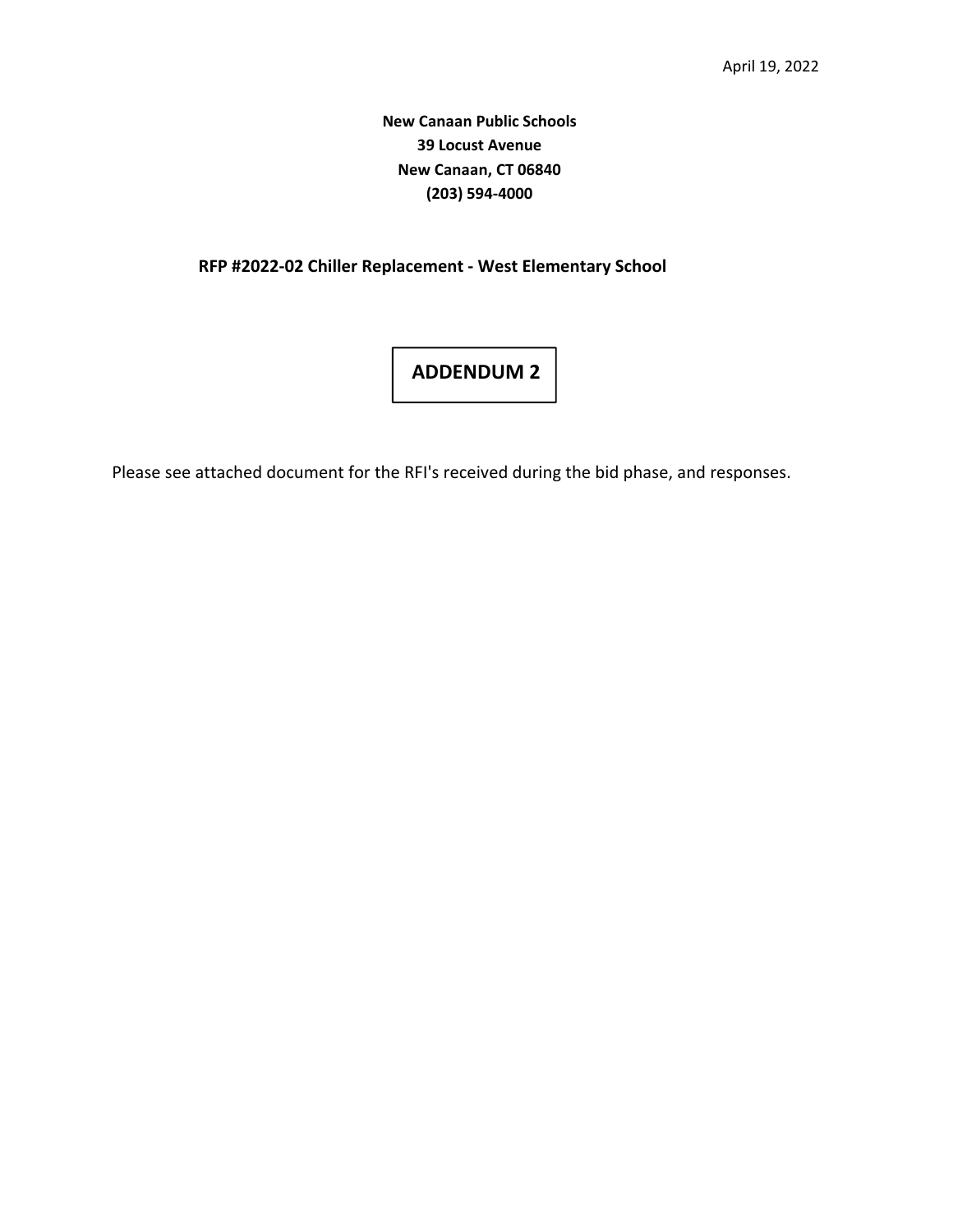

CONSULTING **ENGINEERS** 

Patrick F. Lynch, P.E. Steven Abbattista, P.E. James F. Dolan, P.E. John Torre, P.E. Jill Walsh, P.E.

Principals

## MEMORANDUM

| To:                             | <b>Bidding Contractors</b>                                              |
|---------------------------------|-------------------------------------------------------------------------|
| From:                           | Jonathan Katz, PE; Andrew Procario, EIT                                 |
| Date:                           | April 19, 2022                                                          |
| Project:<br><b>Project No.:</b> | NCPS, West Elementary School Chiller Replacement Project<br>NNEC0006.00 |
| Subject:                        | Addendum #2 / Bid RFIs                                                  |

Please see below for the RFIs received during the bid phase, and responses:

Q1: Can the existing parallel conduits between the electrical room and chiller be reused and new properly sized parallel feeders installed in lieu of the new 4" conduit and conductors?

*A1: Provide all new conduit and wire as specified.*

Q2: If we have to run new feeder up to the new unit, in lieu of reusing the existing conduit, please provide a detail for the roof construction.

*A2: Provide new roof penetrations as required and patch existing, compatible with existing roofing. Provide new leak proof penetration. See attached recommended detail.*

Q3: Specification Section 232500 references chemical treatment, but none such work is shown on the drawings. Please advise if we are required to install the feeder with a rack as described?

*A3: This section is not applicable and no new treatment equipment is required. This section can be removed from the technical specifications.*

Q4: Chiller schedule calls for "low sound acoustically lined compressor enclosure." Is this required?

*A4: Low sound compressor enclosure is not required for this project. Remove from chiller schedule.*

Q5: Neoprene isolators are preferred by Trane. Are spring isolators required?

*A5: Contractor to provide new spring-type isolators as specified.*

Q6: Is "high ambient" operation for the Chiller acceptable (32°F - 125°F)?

*A6: The operation range of 32°F - 125°F as stated is acceptable.*

Westchester 50 Broadway Hawthorne, NY 10532

914.747.2800

New York City 12 East 49 Street 11th Floor New York, NY 10017 646,849,4110

olace.com